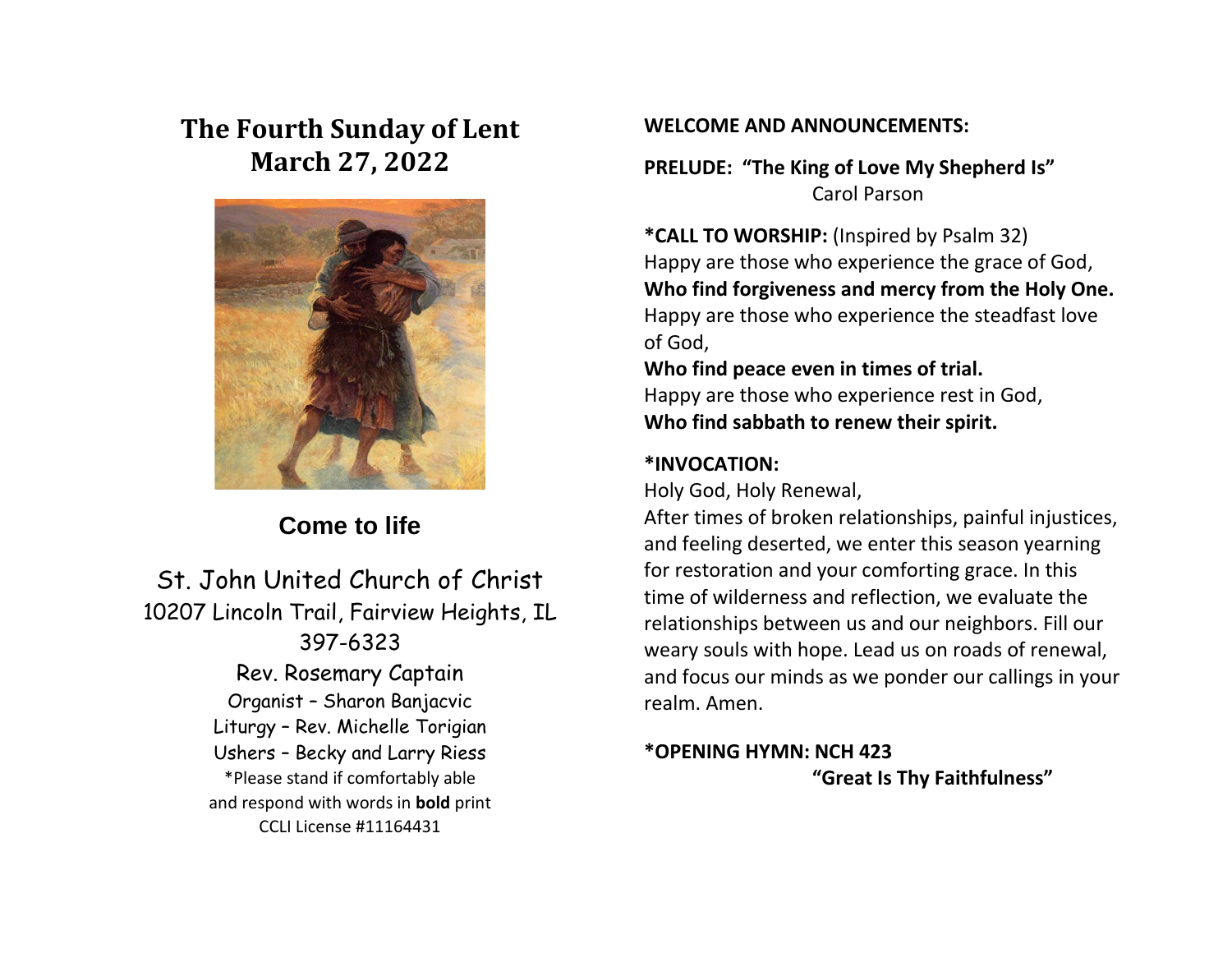# **\*PRAYER OF REFLECTION AND GROWTH:**

Holy Breath of Life,

There are moments when our decisions do not take into consideration the well-being of our neighbors. There are times when our reactions turn inward instead of building healthy reconciliation. How is it that we are holding back our neighbor's rebirth? How are our implicit and explicit biases restricting God's grace and radical love? How do our actions and biases impede our own spiritual growth?

**Urge us to be life-giving agents of your love. May each of our steps be healing not only to us, but to our siblings on the journey. Amen.** Silence

## **\*ASSURANCE OF GOD'S GRACE:**

God, our Divine Parent, runs towards us with infinite love and grace. May the mercy we experience transform our minds, hearts, and souls. May we extend God's grace as we run towards our Divine Parent.

# **\*GLORIA PATRI:**

**Glory to the Creator, the Christ, the Holy Spirit, Three- in-One; as it was in the beginning, is now, and ever shall be, world without end. Amen. Amen.**

## **SCRIPTURE: 2 Corinthians 5:16-21 The words of Paul**

**<sup>16</sup>** So then, from this point on we won't recognize people by human standards. Even though we used to know Christ by human standards, that isn't how we know him now. **<sup>17</sup>** So then, if anyone is in Christ, that person is part of the new creation. The old things have gone away, and look, new things have arrived!

**<sup>18</sup>** All of these new things are from God, who reconciled us to himself through Christ and who gave us the ministry of reconciliation. **<sup>19</sup>** In other words, God was reconciling the world to himself through Christ, by not counting people's sins against them. He has trusted us with this message of reconciliation.

**<sup>20</sup>** So we are ambassadors who represent Christ. God is negotiating with you through us. We beg you as Christ's representatives, "Be reconciled to God!" **<sup>21</sup>**God caused the one who didn't know sin to be sin for our sake so that through him we could become the righteousness of God.

# **RESPONSIVE READING of Psalm 32 Page 642**

### **\*GOSPEL LESSON: Luke 15:1-3, 11b-32 Occasions for celebration**

**15** All the tax collectors and sinners were gathering around Jesus to listen to him. **<sup>2</sup>** The Pharisees and legal experts were grumbling, saying, "This man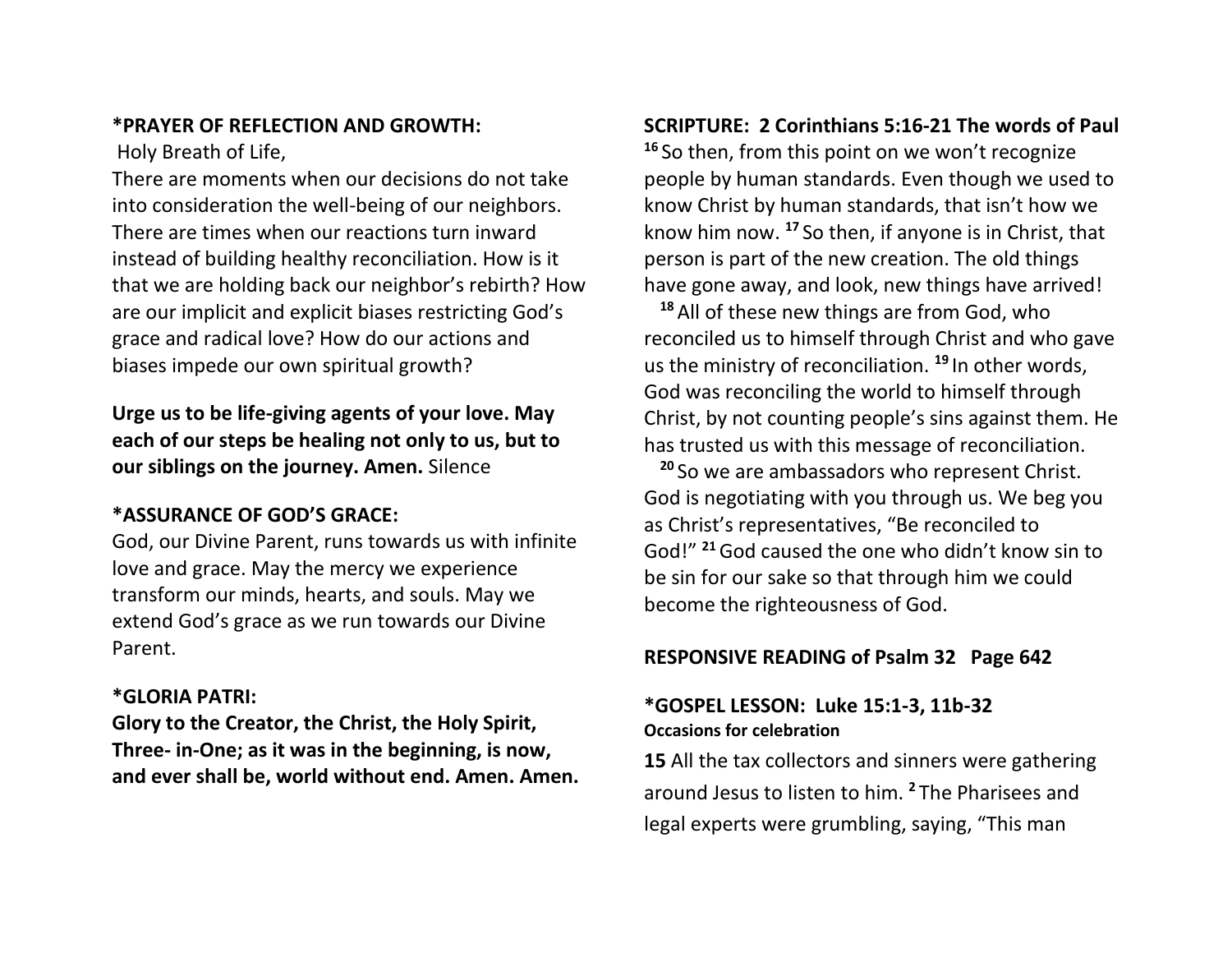welcomes sinners and eats with them." **<sup>3</sup>** Jesus told them this parable:

**<sup>11</sup>** Jesus said, "A certain man had two sons. **<sup>12</sup>** The younger son said to his father, 'Father, give me my share of the inheritance.' Then the father divided his estate between them. **<sup>13</sup>** Soon afterward, the younger son gathered everything together and took a trip to a land far away. There, he wasted his wealth through extravagant living.

**<sup>14</sup>** "When he had used up his resources, a severe food shortage arose in that country and he began to be in need. **<sup>15</sup>**He hired himself out to one of the citizens of that country, who sent him into his fields to feed pigs. **<sup>16</sup>**He longed to eat his fill from what the pigs ate, but no one gave him anything. **<sup>17</sup>**When he came to his senses, he said, 'How many of my father's hired hands have more than enough food, but I'm starving to death! **<sup>18</sup>** I will get up and go to my father, and say to him, "Father, I have sinned against heaven and against you. **<sup>19</sup>** I no longer deserve to be called your son. Take me on as one of your hired hands." ' **<sup>20</sup>** So he got up and went to his father.

"While he was still a long way off, his father saw him and was moved with compassion. His father ran to him, hugged him, and kissed him. **<sup>21</sup>** Then his son said, 'Father, I have sinned against heaven and against you. I no longer deserve to be called your son.'

**<sup>22</sup>** But the father said to his servants, 'Quickly, bring out the best robe and put it on him! Put a ring on his finger and sandals on his feet! **<sup>23</sup>** Fetch the fattened calf and slaughter it. We must celebrate with feasting **<sup>24</sup>** because this son of mine was dead and has come back to life! He was lost and is found!' And they began to celebrate.

**<sup>25</sup>** "Now his older son was in the field. Coming in from the field, he approached the house and heard music and dancing. **<sup>26</sup>**He called one of the servants and asked what was going on. **<sup>27</sup>** The servant replied, 'Your brother has arrived, and your father has slaughtered the fattened calf because he received his son back safe and sound.' **<sup>28</sup>** Then the older son was furious and didn't want to enter in, but his father came out and begged him. **<sup>29</sup>**He answered his father, 'Look, I've served you all these years, and I never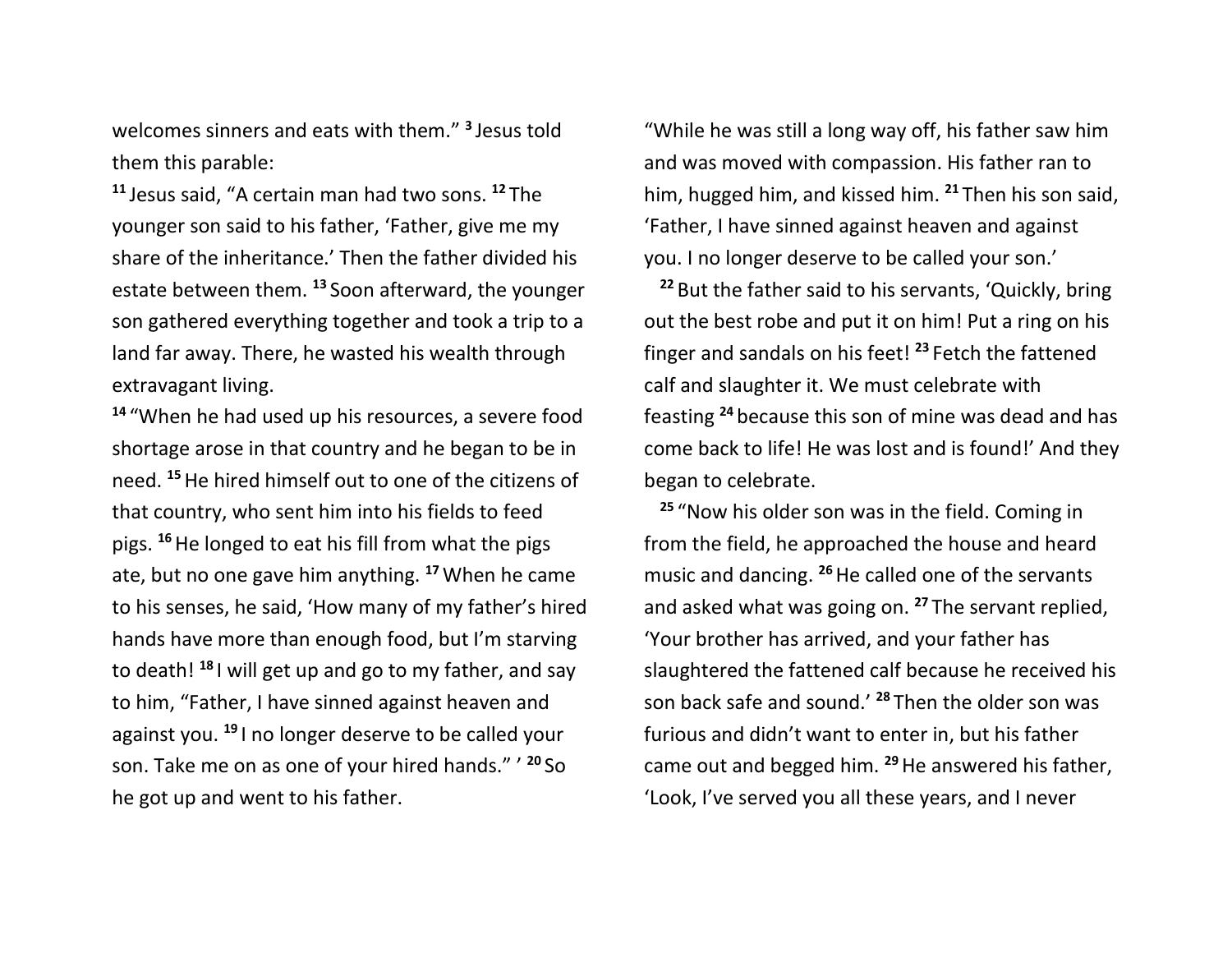disobeyed your instruction. Yet you've never given me as much as a young goat so I could celebrate with my friends. **<sup>30</sup>** But when this son of yours returned, after gobbling up your estate on prostitutes, you slaughtered the fattened calf for him.'

**<sup>31</sup>** Then his father said, 'Son, you are always with me, and everything I have is yours. **<sup>32</sup>** But we had to celebrate and be glad because this brother of yours was dead and is alive. He was lost and is found.'"

This is the Word of God. It is true and can be trusted. **Thanks be to God. Amen.**

## **MESSAGE: "Obliterate sinners or invite them to the Table?"**

Last Sunday we talked about repentance; turning around, changing our value systems, thinking of things in a different way. Today's Gospel is a good example of how Jesus was teaching about repentance via parables. At the very beginning we hear how the Pharisees and scribes thought about the actions of Jesus.

 It was an offense to the scribes and Pharisees that Jesus associated with men and women who, by the orthodox, were labeled as sinners. The Pharisees

gave to people who did not keep the law a general classification. They called them *the People of the Land;* and there was a complete barrier between the Pharisees and the People of the Land. The Pharisaic regulations laid it down, "When a man is one of the People of the Land, entrust no money to him, take no testimony from him, trust him with no secret, do not appoint him guardian of an orphan, do not make him the custodian of charitable funds, do not accompany him on a journey." (As an aside, since we are all sinners, what would the enforcement of those rules look like in our world today?)

 A Pharisee was forbidden to be the guest of any such man or to have him as his guest. He was even forbidden, so far as it was possible, to have any business dealings with him. It was the deliberate Pharisaic aim to avoid every contact with the people who did not observe the petty details of the law.

 Obviously, they would be shocked to the core at the way in which Jesus kept company with people who were not only outsiders but sinners, contact with whom would necessarily defile.

 We can understand these parables more fully if we remember that the strict Jews said, not "There will be joy in heaven over one sinner who repents," but "There will be joy in heaven over one sinner who is obliterated before God." They looked forward not to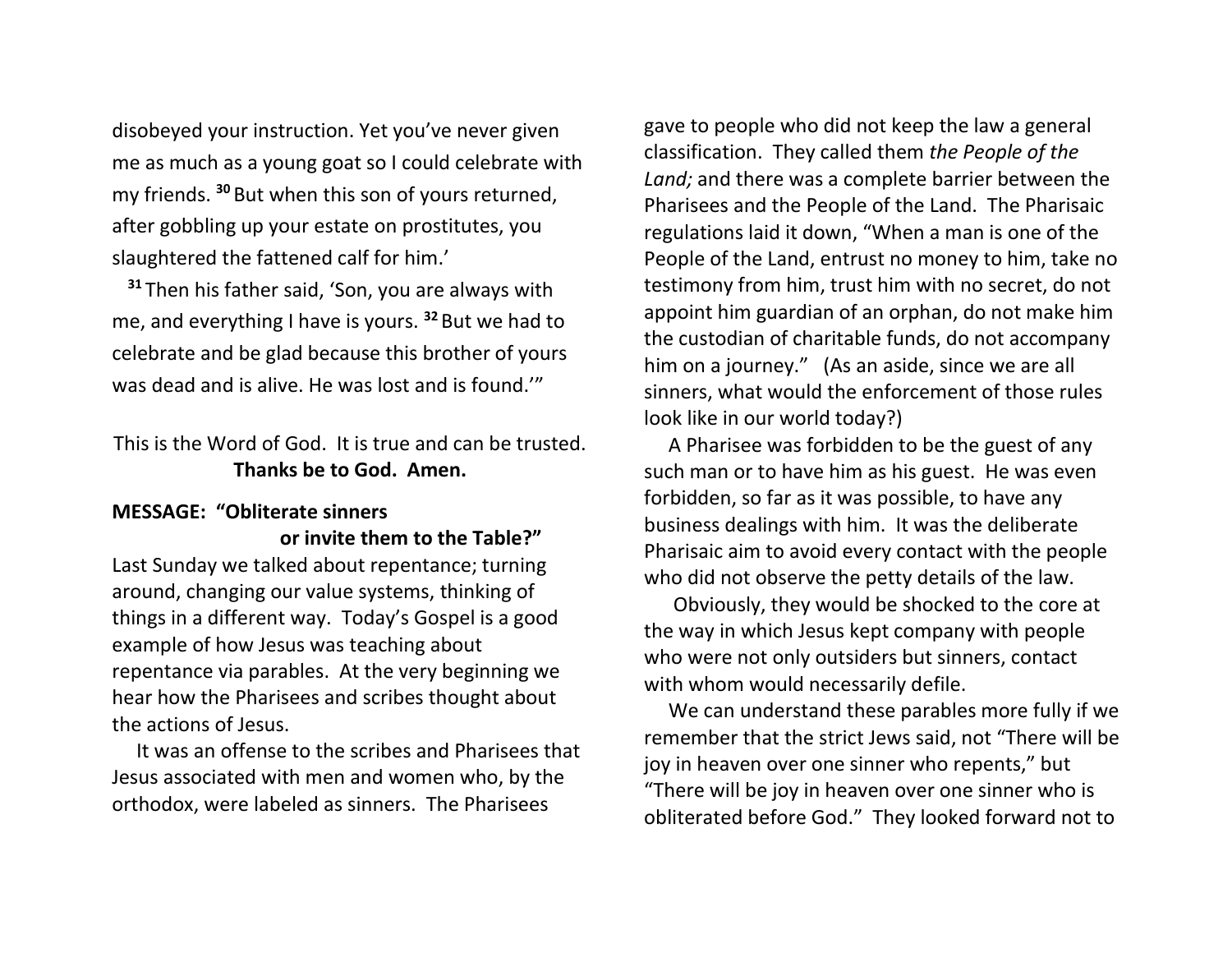the saving but to the destruction of the sinner. So, Jesus told them parables.

 We did not read the parable of the lost sheep or the parable about the coin a woman lost and found. The shepherd was ecstatic when he found his wandering lamb. Likewise, the woman was joyous when she found her elusive coin and when she held it in her hand again. And God was thrilled when the lost son came home to his family. God, said Jesus, is like that. The joy of God when one sinner comes home, is like the joy of the found lamb, coin, or son.

 No Pharisee had ever dreamed of a God like that. This is the one absolutely new thing which Jesus taught about God – that God actually searches for us. This is the type of changing our minds and value system that repentance can bring.

 It is a wondrous thought here. It is the truly tremendous truth that God is kinder than men and women. (Can I get an AMEN?) The orthodox would write off the tax-collectors and the sinners as beyond the pale and as deserving of nothing but destruction; not so for God.

 We may give up hope of a sinner; not so with God. God loves those who never stray away; but in God's heart there is the joy of joys when a lost one is found and comes home. It is 1,000 times easier to come

back to God than to come home to the bleak criticism of our fellow human beings.

 Is there anyone in your family or who you know that needs to be welcomed back; not censured or condemned? Amen.

# **SING-A-LONG HYMN: NCH 474 "I'm So Glad Jesus Lifted Me"** video

**PASTORAL PRAYER:** Beginning with silent personal prayer. Gracious and ever-loving God, we thank you for all you have given us, especially the gift of your Son, Jesus, who does love us no matter what. Jesus came to show us the way to God's kingdom by giving us parables to help us realize the truths of our Father.

 Though we might well hang our heads in shame, heavenly Parent, when we remember what we have done contrary to your instruction, we come with joy and shining faces, for you put our past behind us and lead us to a new life of freedom and mutual service.

 We will bless your name continually and tell of your goodness to the humble, who will hear an also be glad. With all who have been freed from the bondage of sin, we celebrate the Passover of gladness and the joyful feast of the people of God.

 We pray for all who find themselves in times of difficulty and distress of body, mind, or spirit, especially those on our prayer list, those suffering in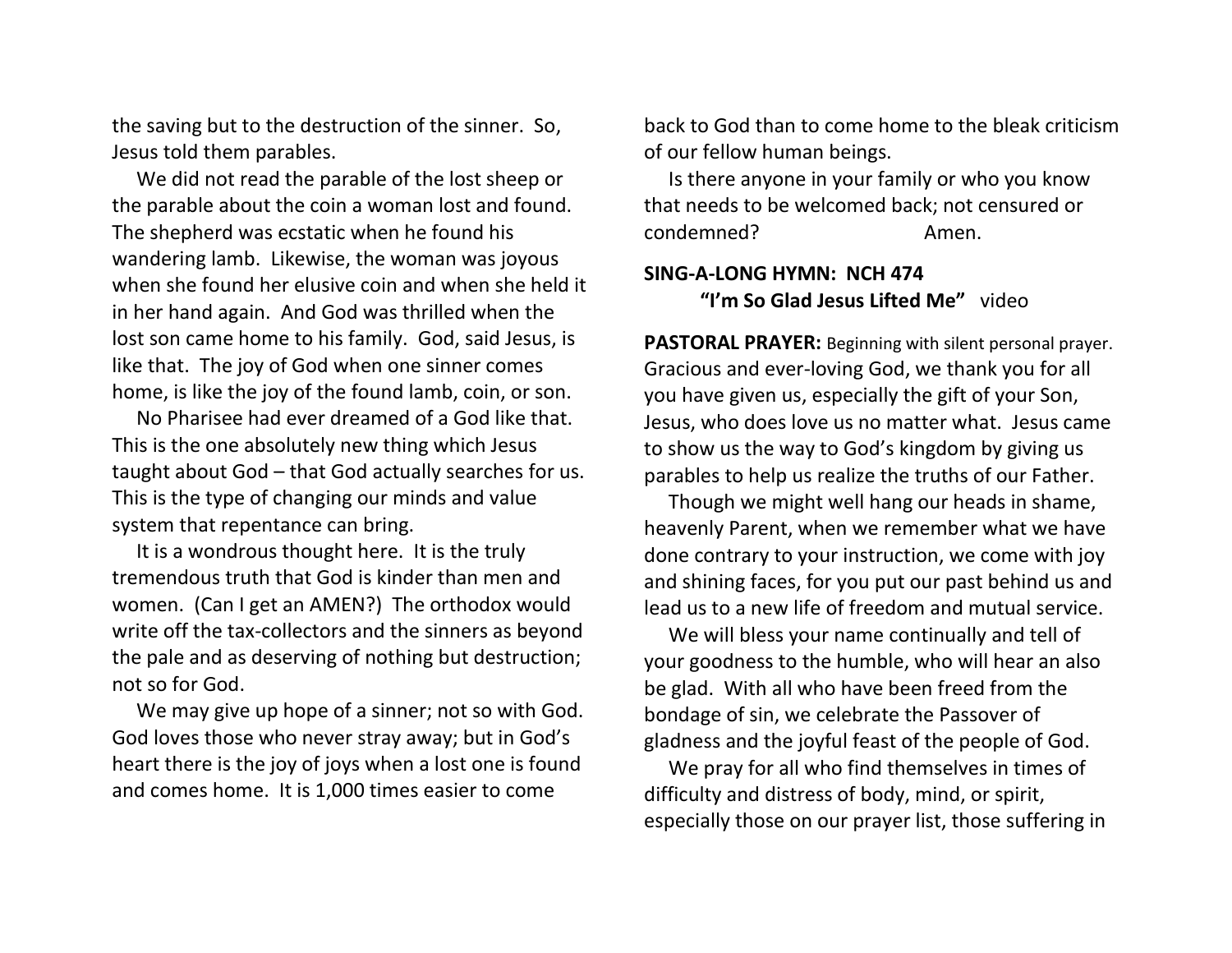the Ukraine, and those near and dear to us whom we name in the silence before you. Though we do not merit your blessing, for the sake of Christ grant healing, patience, and peace to all. We pray all these things in the name of your beloved Son, Jesus . . .

#### **THE LORD'S PRAYER:**

**Our Father who art in heaven, hallowed be your name. Thy kingdom come. Thy will be done, on earth as it is in heaven. Give us this day our daily bread. And forgive us our debts as we forgive our debtors. And lead us not into temptation, but deliver us from evil. For thine is the kingdom, and the power, and the glory forever. Amen.**

#### **PRAYER RESPONSE: NCH 769**

**Hear our prayer, O God, hear our prayer, O God; Incline your ear to us, and grant us your peace.**

#### **REFLECTION ON GIVING:**

Even when our gifts become dormant, God our Divine Parent stirs our hearts, calling us to bring to life our gifts once again. What gifts may God be challenging us to revive? How can these treasures, talents, and time create equitable communities?

**OFFERTORY: "If That Isn't Love"** Dottie Rambo

#### **\*DOXOLOGY:**

**Praise God from whom all blessings flow; Praise God, all creatures here below; Praise God for all that love has done. Praise Father, Son, and Holy Ghost. Amen.**

#### **\*PRAYER OF DEDICATION:**

**Loving God, Holy Fountain of Blessings, With gratitude, we celebrate the offerings we share with you and this community today. May they enliven our spirits, building excitement around us, and creating a culture of giving. Open us to new possibilities for using our gifts to build the dignity of all and to strengthen our neighborhoods. Amen.**

# **\*CLOSING HYMN: NCH 476 "How Can I Keep from Singing"**

#### **\*BENEDICTION:**

May our spirits come alive in this season of Lent When we run to God, our Divine Parent, with the hopes of strengthening our bonds, When we embrace the Christ, our Divine Neighbor, with the hopes of reconciliation, When we breathe with the Spirit, our Divine Encourager, in the hopes of peace. Amen.